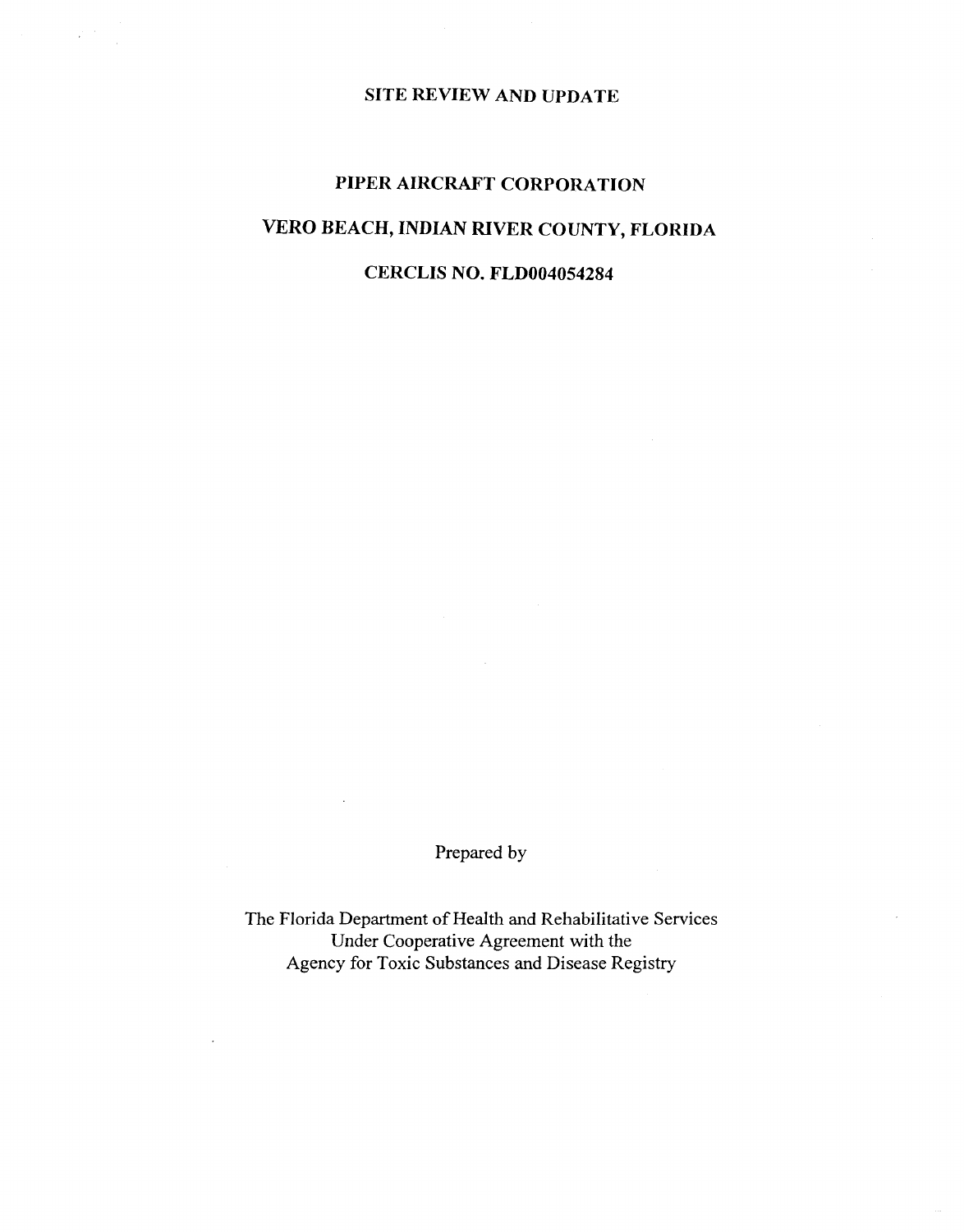#### Summary of Background and History

The purpose of this Site Review and Update Report is to summarize site activities since the 1988 Public Health Assessment report and determine if we should reevaluate the public health threat. The U.S. Environmental Protection Agency (EPA) listed the Piper Aircraft Corporation Site (Piper) on the Superfund National Priorities List (NPL) on February 16, 1990<sup>1</sup>. This active site occupies eight acres at the southern end of the Vero Beach Municipal Airport (Figure 1). The facility is at 2926 Piper Drive, at the intersection of Aviation Boulevard and Piper Drive (Figure 2). The Los Angeles Dodgers owns the undeveloped property west of the site. A canal is south of the site and a residential area is less than a half mile south of the canal. Storm water runoff from the site, parking lots and loading/receiving areas flows into a ditch between the parking lot and the main facility (Figure 2). Water from the ditch flows into the Canal, to the Indian River and then to the Atlantic Ocean. Municipal Well #15 is at the entrance to the southern parking area, about 1000 feet southeast of the dewatering / extraction well<sup>2</sup>.

The facility began assembling and painting light aircraft in 1957. Piper stored chemicals used in operations in underground storage tanks. Harbor Branch Foundation, Inc. found four volatile organic compounds during routine sampling of Vero Beach's drinking water supply. They informed the City of Vero Beach on October 3, 1978. The City conducted tests on November 21, 1978 and identified trichloroethylene (TCE) in Municipal Well  $#15$ . They found the source as a leaky underground TCE storage tank 850 feet northwest of Well #15 belonging to Piper 3. They did not estimate how much TCE was lost but the tank was in place for about three years 4. Widespread elevated levels of contaminants were found in shallow wells near the leaky tank suggesting the well was leaking for some time<sup>5</sup>. Piper took the tank out of service and unsuccessfully attempted dewater the area around the tank to reduce TCE concentrations<sup>5</sup>.

On March 26, 1979, engineering consultants to the City of Vero Beach recommended shutting down Well #15. The city installed two new municipal wells to replace Well #15; they are about 2000 feet south and southeast of Well #15 4. In 1980, Piper and the Florida Department of Environmental Protection (FDEP) signed a consent agreement to clean up the site and Piper installed a dewatering well and a monitoring well south of Well #15. In 1981, with FDEP oversight, Piper placed the dewatering well into service. It pumps about 225 gallons per minute and discharges the water into the Main Relief Canal about one mile east of the site. They installed an air stripper to enhance the removal of volatile organic compounds, like TCE<sup>4</sup>. This extraction and treatment system remains in operation today 6. In August 1985, EPA proposed to add Piper to the NPL. Piper and FDEP expressed concern since remediation was ongoing. In 1988, the Florida Department of Health and Rehabilitative Services (HRS) prepared a Health Assessment. They recommended air monitoring, determining the extent of groundwater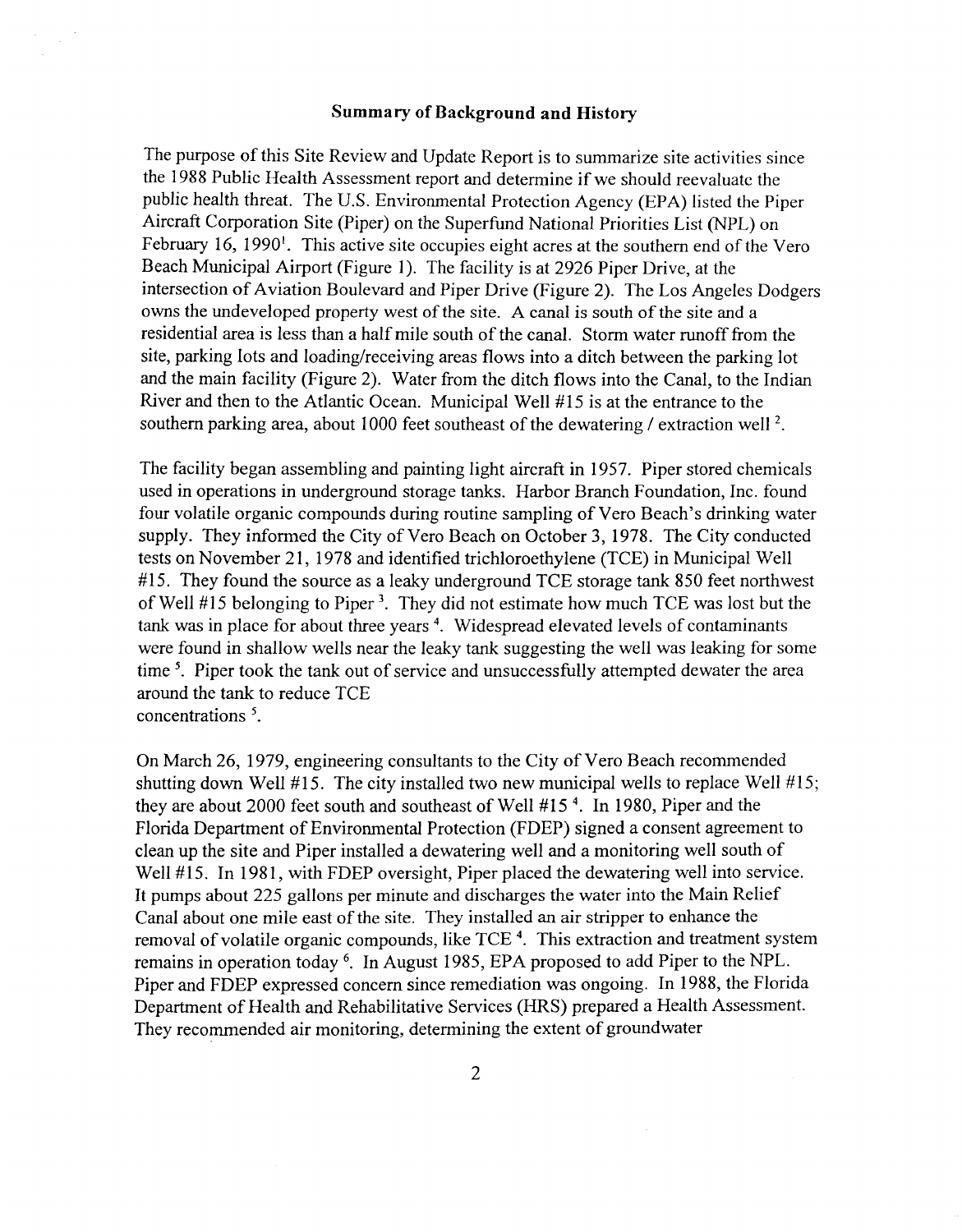contamination, and surveying down gradient wells. In 1989, Piper with FDEP oversight, removed, treated, and replaced contaminated soil<sup>1</sup>.

The site was added to the NPL on February 1990 due to the groundwater contamination. Piper attempted to negotiate with the EPA to have the site delisted from the NPL list<sup>7</sup>. In June 1991, the EPA started its community relations efforts by conducting community interviews and holding public meetings. In March 1992, the City returned Well #15 to service with treatment 4.

Piper wanted to conduct the Remedial Investigation (RI) and Feasibility Study but was not able to pay for the studies due to bankruptcy. Therefore, the EPA completed the Remedial Investigation and Feasibility Study in August 1993<sup>2</sup>. They identified that the ground water beneath the site is contaminated with TCE and its degradation products: 1,I-dichloroethene, cis-I-2-dichloroethene, trans-I-2-dichloroethene, and vinyl chloride 8. The RI said that the extraction and treatment system installed in 1981 did not adequately contain these contaminants under the site. It showed the contamination continued to migrate downgradient from the site and pose a threat to municipal drinking water supplies and surface water  $6$ . The groundwater treatment system also affected air quality  $1$ .

The EPA conducted a Risk Assessment as part of the Remedial Investigation. The Risk Assessment quantifies risks based on levels of contamination at the site and on a selection of exposure scenarios. The groundwater assessment is based on the potential current scenario that residents drink water from Well #15 is without treatment. This does not represent actual exposures since the City treats the water before they release it into the municipal distribution system. A potentially unacceptable carcinogenic risk exists for a resident exposed to groundwater at the current contamination level. Vinyl chloride causes this risk 4.

The air exposure assessment assumes that the wind blows at the same speed and direction as it did on the day the EPA took samples. This assessment assumes that residents breathe air very close to the spray nozzle 100% of the time for a lifetime although the closest residence is 100 feet away from the spray nozzle. A potentially unacceptable carcinogenic risk exists for a resident exposed to air at the contamination level very close to the spray nozzle and 1, I-dichloroethene causes this risk. A potentially unacceptable noncarcinogenic risk also exists for a resident exposed to this air due to 1, I-dichloroethene and 1,1,1-trichloroethane. The EPA risk assessment states that based on the characteristics of the aeration mechanisms, it is unlikely that significant dilution of the air concentration would occur within 100 meters, to the closest resident 4. FDEP commented that simple air modeling could validate this 9.

The EPA received public comments before they finalized the remediation plan. The local community believes that the Piper Aircraft has acted responsibly and the EPA should allow them to continue the remediation process using the existing system. The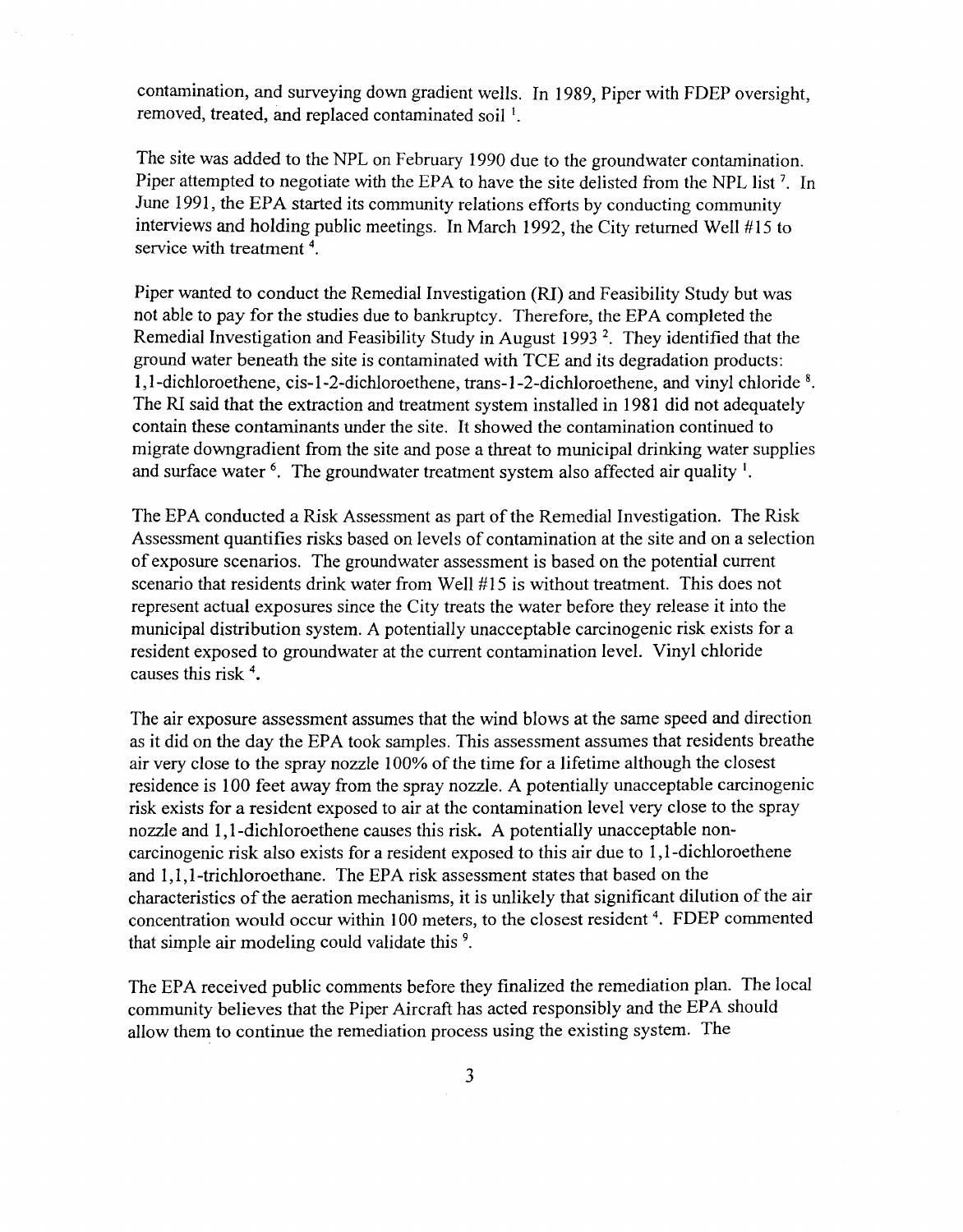community is concerned that the EPA will cause Piper to go back into bankruptcy due to the cost of the remedy  $1$ .

 $\sim$  .

In December 1993, the EPA completed the Record of Decision<sup>1</sup>. The ROD is EPA's decision on the remedial action carried out at the site and responses to public comments. The remedial alternative chosen by the EPA consists of extraction of groundwater and treatment by an air stripper until it meets discharge criteria. Water from the air stripper is discharged either off-site in the main relief canal, in a potable water system, or in an onsite drainage ditch<sup>1</sup>. All discharges will meet National Ambient Air Quality Standards and City criteria to discharge to the potable water system. The treatment of the groundwater will protect human health and the environment by reducing or preventing further migration of the contaminated groundwater and reduce contamination until they are less than governmental standards  $\frac{1}{2}$ . The ROD and other related documents are available for public review at the information repository in the Indian River County Main Library<sup>10</sup>.

Comments made during the public meeting on October 20, 1993 included questions about the proposed cleanup plan but did not include health concerns. Several citizens wanted to know why the EPA wants to take more remedial action although Piper treated the groundwater and soil. They wanted to know why the EPA wanted to remediate current contaminant levels. Maximum concentrations of cis-l ,2-dichloroethene, trichloroethene, and vinyl chloride exceed federal ground water standards and state of Florida standards. Violations of these standards generally warrant remedial<sup>1</sup>.

In February 1994, the Viro Group prepared a Contamination Assessment Report for the site and found petroleum hydrocarbons in the groundwater. They recommended that monitoring for petroleum hydrocarbons along with TCE during remediation  $\frac{11}{1}$ . The consent Decree was signed November 11, 1996. The purpose of the consent decree is to establish cleanup actions at the site that will protect public health and the environment and to reimburse costs to the EPA. The EPA is presently preparing a remedial design for the cleanup actions.

#### **Current Site Conditions**

A fence encloses the facility. Asphalt or concrete covers most of the site except the drainage ditch, a grassy area to the north, and a strip of grass along the western fence  $<sup>1</sup>$ .</sup> The facility uses storm drains to remove rain from the parking areas. These drains empty into the Main Relief Canal which empties into the Indian River and Atlantic Ocean. The groundwater flow is southeast, but the pumping of Municipal Well #15 overrides the flow. In the future, this land will probably remain commercial/residential <sup>10</sup>. The contaminated groundwater plume extends from the facility south to the main relief canal and east to a spray nozzle aerating system.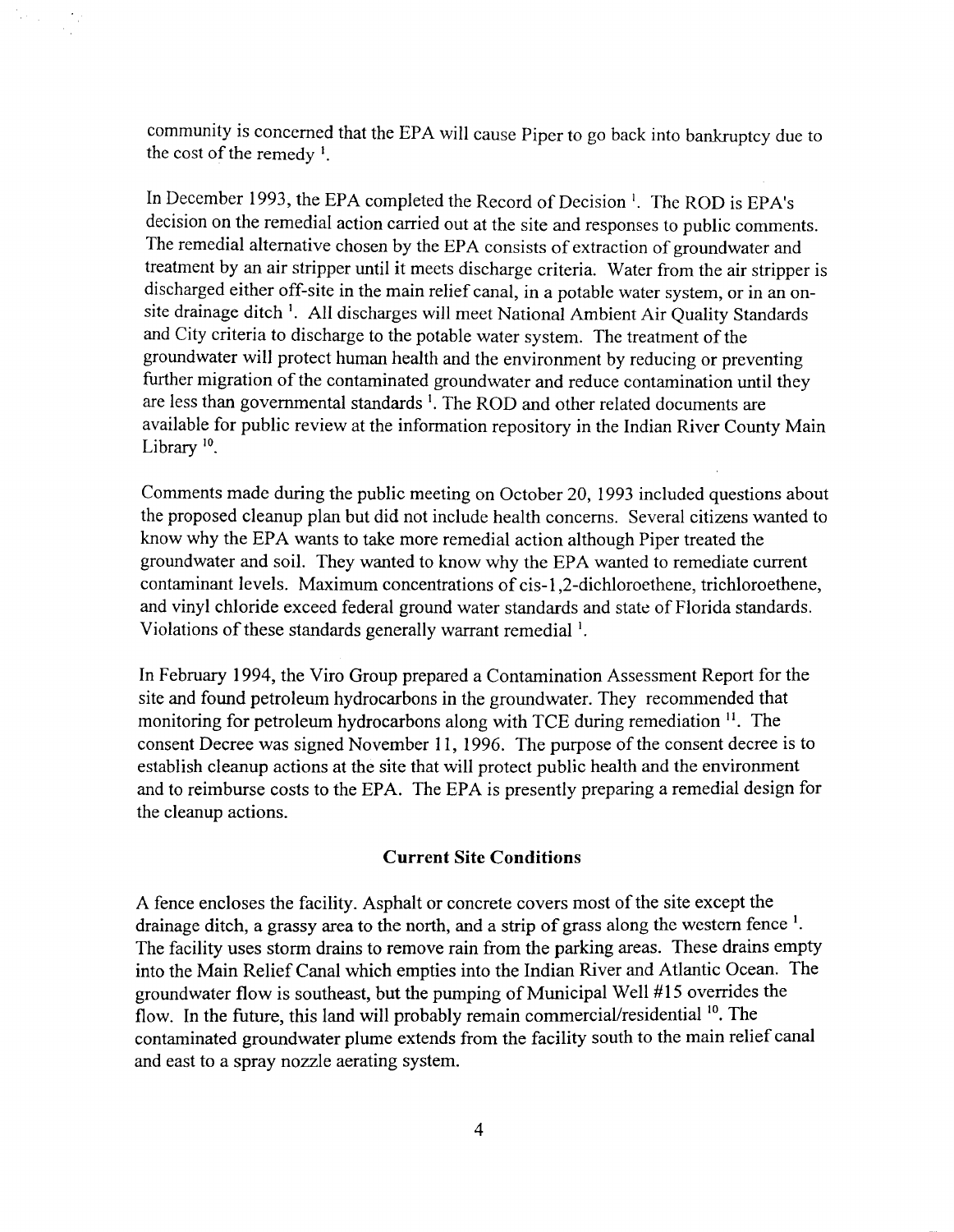On February 19, 1996, Randy Merchant and Julie Smith of Florida HRS, Office of Environmental Toxicology and Gary Purdy of the Indian River County Public Health Unit visited the site. The area north of the spray nozzle is a grass-covered field. The spray nozzle aerating system consists of a pipe extending across the main relief Canal with several corse nozzles spraying water into the canal. They detected a slight solvent odor. Some people fishing were upstream and downstream of the nozzle. The Mt. Zion Baptist Church and a residence are about 500 feet southeast of the nozzle. An abandoned building is about 100 feet south of the spray nozzle and a hardware store is about 2,000 feet to the southeast.

#### **Current Issues**

As recommended by the ATSDR Health Assessment, the EPA and consultants conducted air monitoring; however, they did not survey downgradient.

Currently Municipal Well #15 is contaminated with 1,2-dichloroethene and vinyl chloride. Samples from the canal downstream from the spray nozzle revealed trichloroethene and 1,2-dichloroethene. Air samples from the spray nozzle detected 1,1 dichloroethene, 1,1, I-trichlrorethane and toluene. Workers use 1,1, I-trichlrorethane for the air monitoring equipment and toluene is associated with fuel used at airports.

The community is concerned that the EPA wants to take more remedial action although Piper has treated the groundwater and soil. They feel Piper has been a good neighbor due to the actions taken since 1981 and due to their cooperation with the City of Vero Beach, FDEP and the EPA.

## **Conclusions**

- 1. We do not need further investigation of downgradient wells because the canal is acting as a hydraulic barrier and is preventing the contaminants from migrating south of the canal and because homes downgradient use primarily municipal water, not private wells <sup>12</sup>.
- 2. Although Municipal Well # 15 is contaminated, further assessment or action is not necessary because the City of Vero Beach treats this water before they release it into the municipal water supply.
- 3. Risk assessment results do not suggest any problems with surface water contamination.
- 4. The risk assessment identifies elevated cancer and non cancer risks associated with air contamination due to the spray nozzle. Further assessment of these risks should be conducted.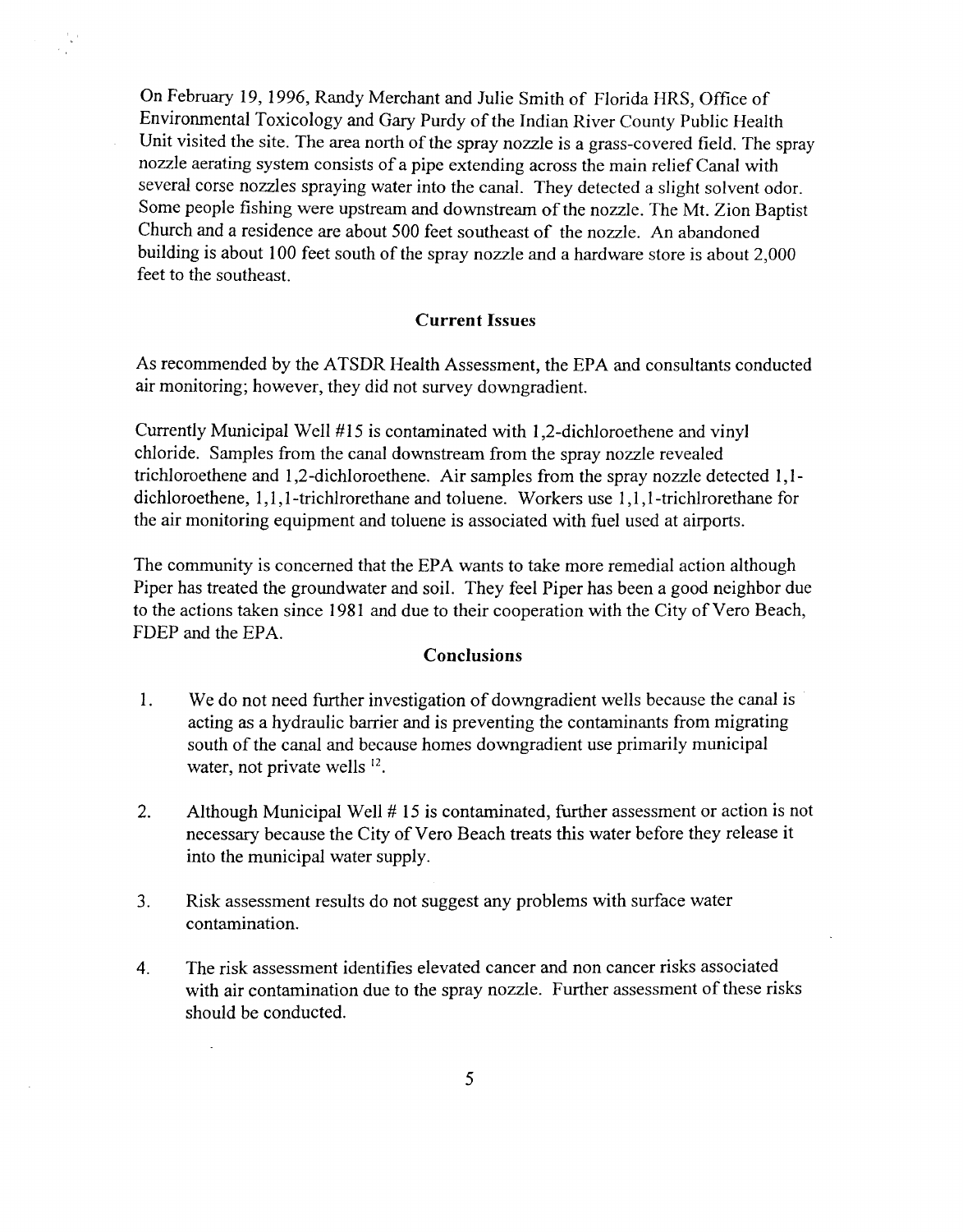#### Recommendations

Florida HRS, in cooperation with ATSDR should evaluate the public health threat from exposure to contaminated air from the spray nozzles. Dispersion models should be used to find out how much of the air contamination would reach residential areas. Based on this evaluation, Florida HRS/ATSDR may recommend actions to reduce to eliminate this exposure.

## Preparer of Report

Julie Smith Environmental Specialist III Office of Environmental Toxicology Florida Department of Health and Rehabilitative Services

#### References

<sup>1</sup> U.S. Environmental Protection Agency. Record of Decision. Decision Summary Piper Aircraft Corporation Site, Vero Beach, Florida. December 23, 1993.

<sup>2</sup>Environmental Protection Agency. Remedial Investigation Report for Piper Aircraft Superfund Site. August 1983.

<sup>3</sup> University of Florida Department of Environmental Engineering Sciences. Groundwater Contamination Remedial Action Evaluation. Prepared for Florida Department of Environmental Regulation. May 1987.

4 Roy F. Weston, Inc. Baseline Risk Assessment, Piper Aircraft Corporation Site, Vero Beach Florida. Prepared for Environmental Protection Agency. April 1993.

5 ICF Institutional Responses to Contamination of Groundwater used for Public Water Supplies: Implications for EPA R&D Programs. For EPA Office of Research and Development. February 1983.

<sup>6</sup> Memo from John Ruddell of FDEP to Virginia Wetherell 4/12/94.

7 Letter to James McGurie of the EPA dated 10-29\8-93 from Stroock and Stroock and Lavan on behalf of Piper Aircraft Corporation.

<sup>8</sup>Consent Decree. United States vs. The New Piper Aircraft, Inc. In the United States District Court for the Southern District of Florida. West Palm Beach Division. November 1,1995.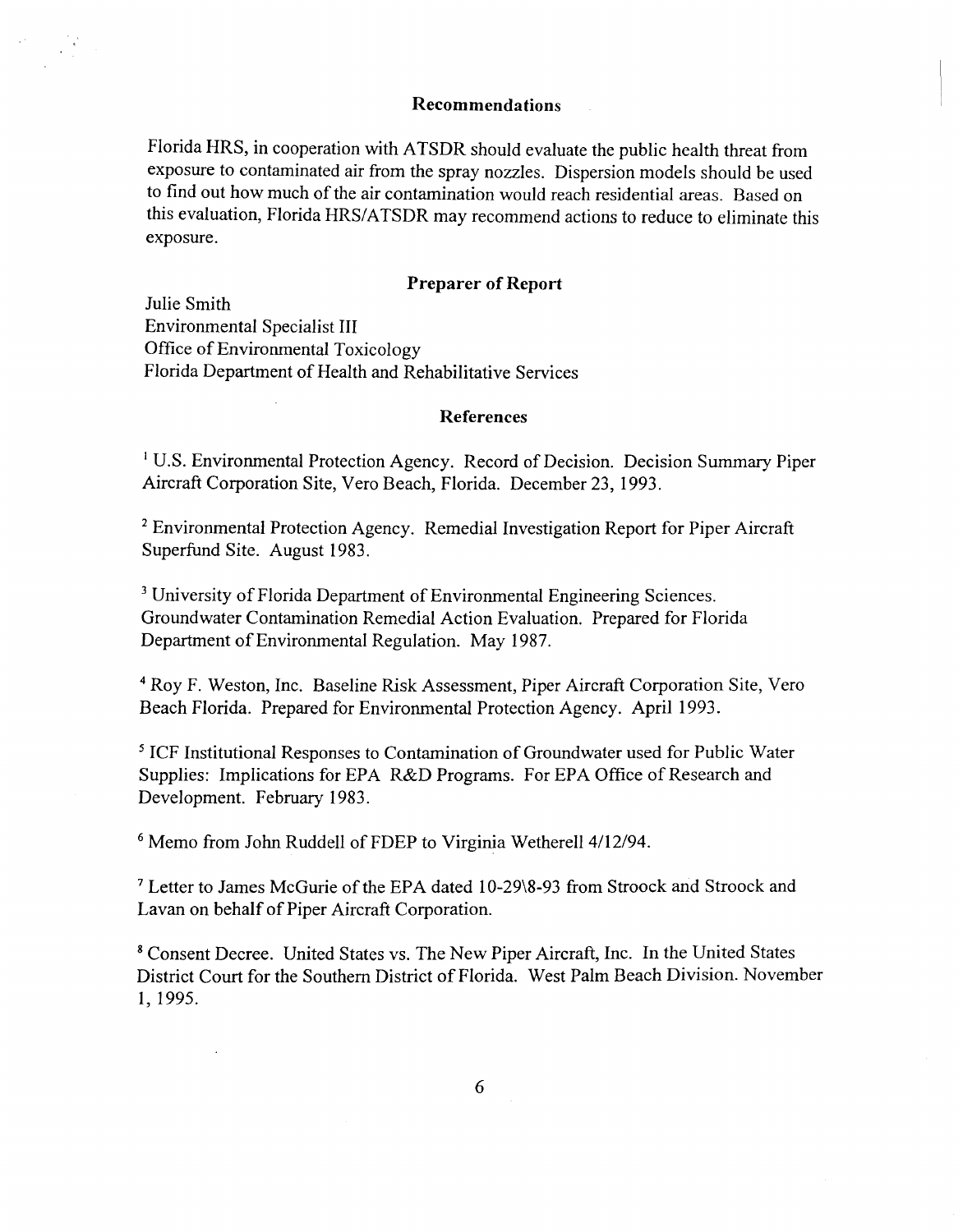<sup>9</sup> Letter from Douglas Fitton, Florida Department of Regulation, to Olga Perry, USEPA Region IV Regarding the Baseline Risk Assessment Report. June 18, 1993.

10 Environmental Protection Agency. Superfund Proposed Plan Fact Sheet. Piper Aircraft Superfund Site. Vero Beach, Florida. September 1993.

<sup>11</sup> Viro Group. Contamination Assessment Report. Prepared for Piper Aircraft Corporation. February 1994.

 $\mathbf{I}$ 

<sup>12</sup> Letter from Michael Galanis, Director of Indian River CPHU to Richard Freeman, HRS, Regarding the Preliminary Health Assessment for Piper Aircraft Corporation. April 4, 1989.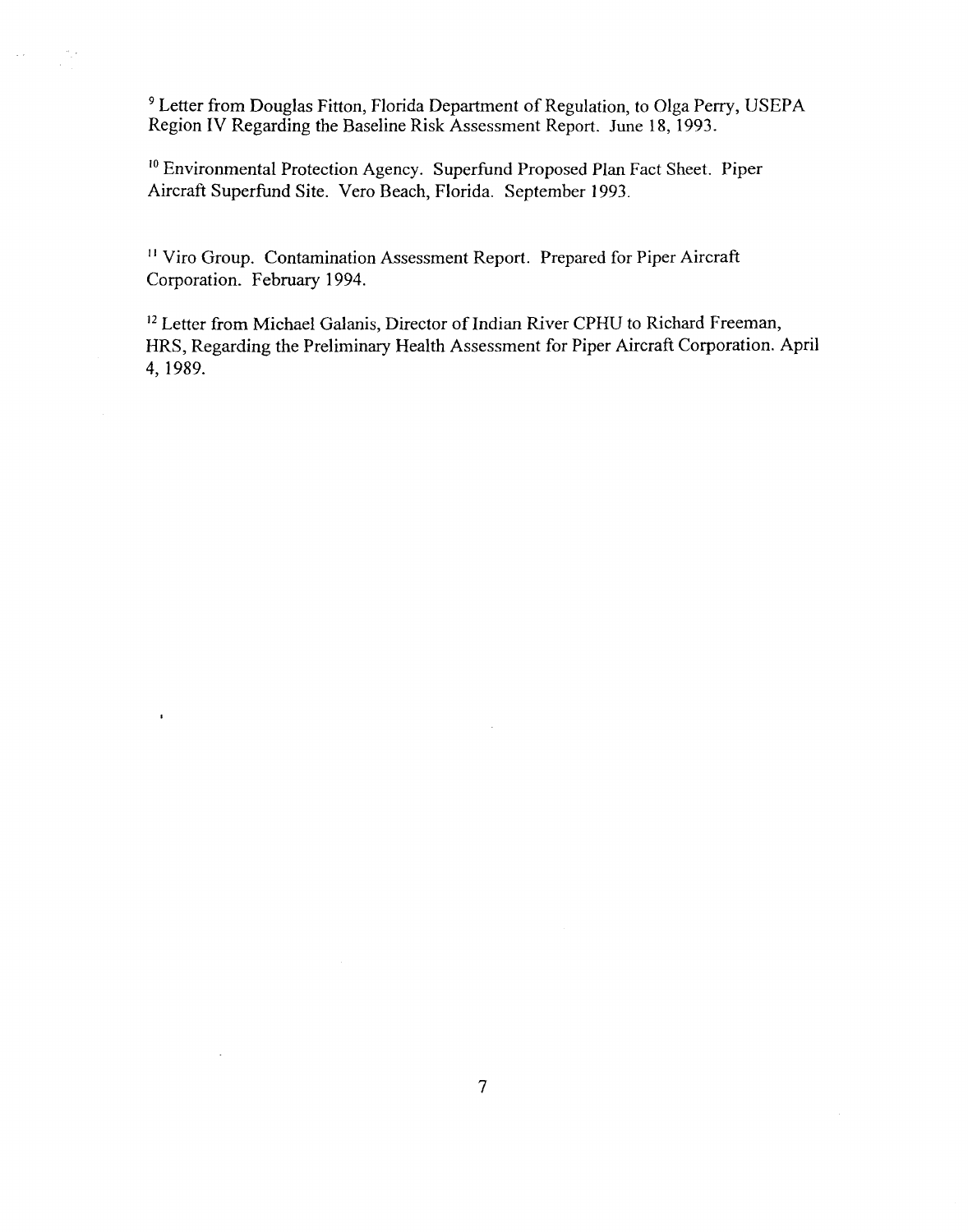

Figure 1 Piper Aircraft Corporation Site Location Adapted from ViroGroup